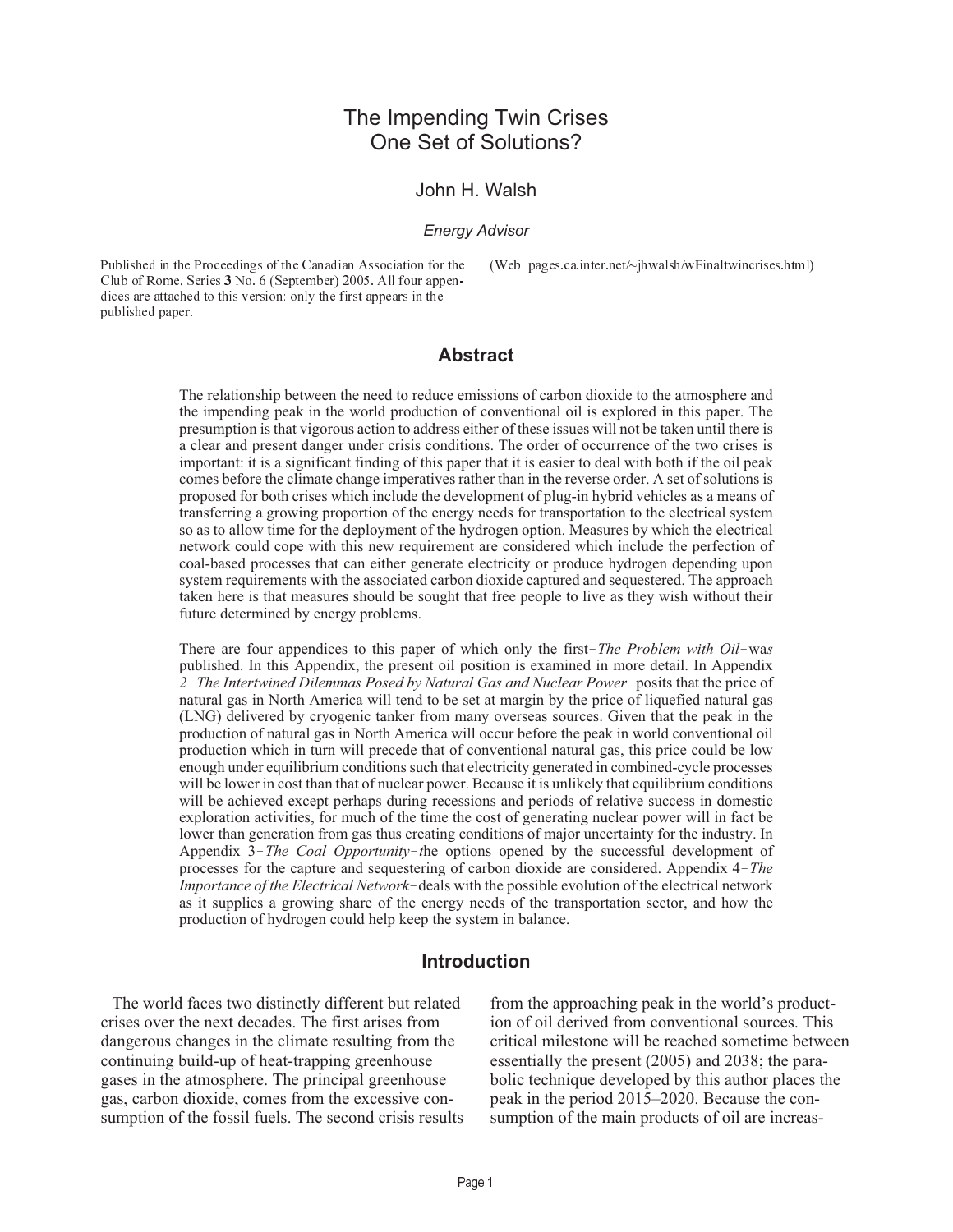ingly dedicated to the transportation sector of the economy (approaching 70% of the total use in some countries), the rapid growth in wealth in the developing world outside of Africa – notably Brazil, China, and India  $-$  is aggravating the situation greatly as the vehicles in service increases rapidly. To date, there are few viable options for the replacement of oil as a fuel in autonomous transportation applications. Moreover, the capture of carbon dioxide from the very large number of vehicles in the world – though each is a small emitter the total in the aggregate is large - could not be contemplated.

This paper focuses on the interplay between these two crises. The basic assumption here is that people want their present lifestyle to be affected as little as possible by these pressures. Accordingly, the approach chosen is to survey the options available to minimize their impact. This is not to say that some better life style may evolve in the future which requires less energy and results in a reduced environmental footprint. This paper is concerned more with preserving choice in the sense that neither energy nor environmental determinism should make that decision for them. Consequently, it focuses on technological options that in effect buy time for adjustment, time that is now very short on both accounts.

There is a major difference between the two events in that the date of the peak in world conventional oil

production may only be known accurately in retrospect because of the uncertainties inherent in this field of study. The situation in the field of climate change is very different. It is assumed here that there will be a critical event that forces immediate remedial action around the world. Otherwise, the corrective measures taken to reduce greenhouse gas emissions will be incremental and marginal, such as meeting the modest requirements of the Kyoto Protocol. Given a major climatic event of sufficient magnitude, the world will have to turn its attention to reducing emissions to their sustainable limit which is defined here as the stabilization of concentrations of the greenhouse gases in the atmosphere. Meeting this limit will require a reduction in emissions of over  $50\%$  (perhaps  $60\%$ ) from present levels, a formidable task indeed. The two crises share another characteristic. Both are concerned with absolute limits. For the first, there is a fixed limit for the concentration of greenhouse gases in the atmosphere and, for the second, after the peak is reached, the production of oil from conventional sources can only decrease. The ease with which the two crises may be addressed depends on their order of occurrence. It is an important finding of this paper that if the peak in oil production comes before a decisive climatic event, the situation is less difficult to deal with than if events come in the fortunately less probable reverse order. This paper explores this and other interrelationships between the two crises and suggests measures that might prove effective in Canada.

## The Central Problem with the Fossil Fuels

The great size of the world's fossil fuel industry is the main impediment in dealing with both the peak oil issue and controlling greenhouse gas emissions. In 2004, about 7.3 gigatonnes of carbon in the form of carbon dioxide (26.9 GT as  $CO<sub>2</sub>$ ) were released to the atmosphere and these emissions are still increasing. That year the fossil fuels accounted for 87.7% of the world's primary energy consumption (excluding) the biomass and non-commercial forms of energy) though this proportion may be slowly declining. Oil alone provided 36.8 % of the total primary energy consumption that accounted for 42.8 % of the carbon dioxide released to the atmosphere from the fossil fuels. Given that the sustainable limit is defined as the stabilization of carbon dioxide concentrations in the atmosphere, greenhouse gas emissions would have to be reduced to the equivalent of about 2.8 GT carbon

per year in total from these fuels. Even if this much reduced level could be achieved, there would still be a considerable degree of warming as compared to the past due to the higher levels at the time of stabilization. The targets set in the Kyoto Protocol can only be considered a start in the reductions required around the world. The main importance of the Protocol is the international institutional structure that has been established to deal with this unique problem.

Another problem arises from the very unequal distribution of emissions between the developed and the developing countries. The world emissions of carbon from the fossil fuels were 1.15 tonnes per capita in 2004; that may be compared with the 4.93 tonnes per capita emitted in Canada. With the rapid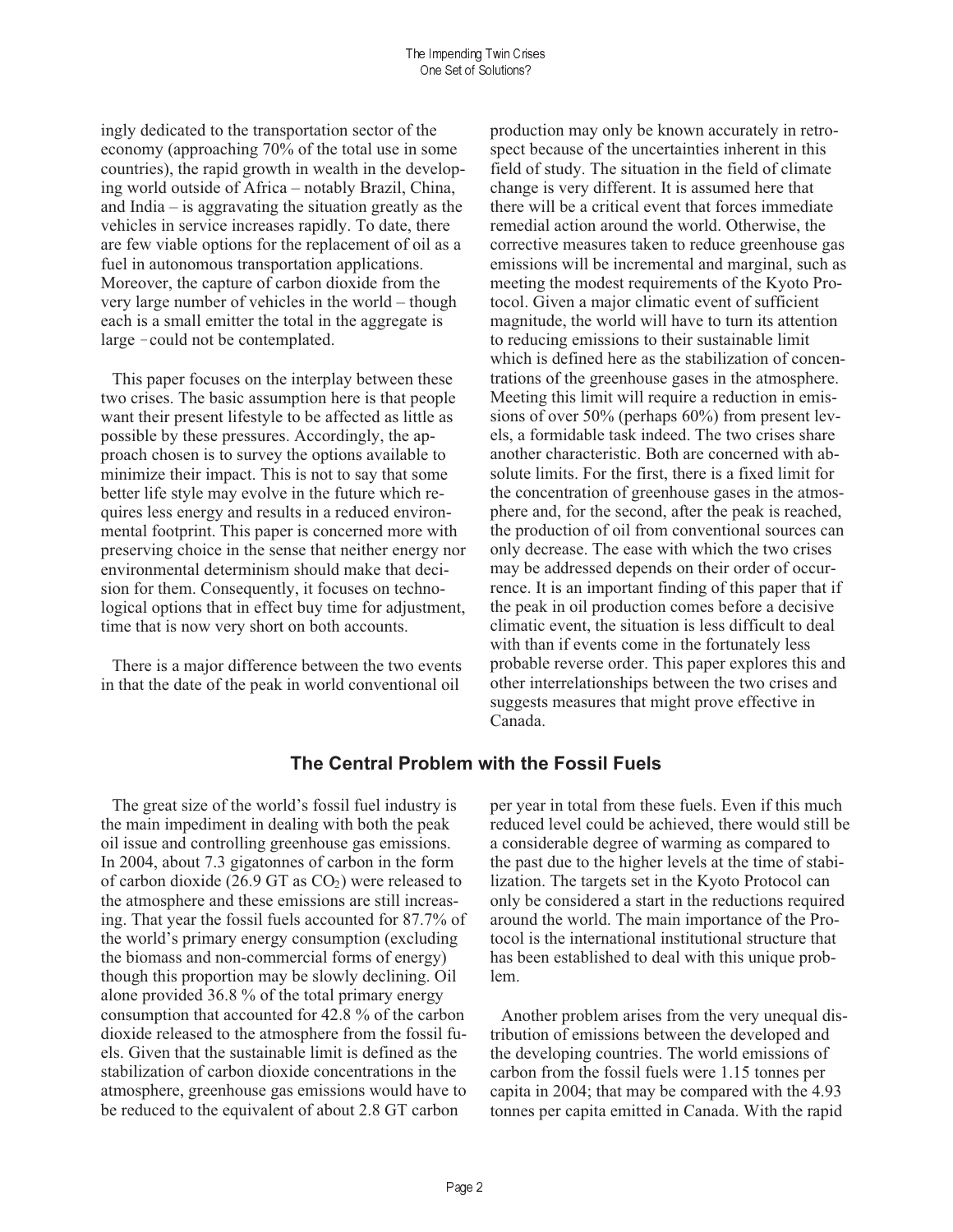economic expansion of such populous countries as Brazil (0.50 tonnes per capita in 2004), China  $(0.96$  tonnes per capita) and India  $(0.30)$  tonnes per capita), it is highly likely the need for oil and the other fossil fuels in the developing countries will overwhelm their efforts to increase efficiency at which energy is consumed. Total carbon dioxide emissions from the fossil fuels increased 15.0 % in China in 2004 to reach 74 % of those of the U.S.A.

The size of the industry is such that even if it proves possible to reduce emissions to the sustainable limit as defined here, a very large and important fossil fuel industry will remain. Moreover, if in fact there is a limit placed on the exploitation of these resources, it follows that they will last longer. This effect gives rise to the somewhat counterintuitive conclusion that more long-term research would be justified in the production and consumption of these fuels to ensure their optimal use over their extended life span.

Relevant aspects of each of the individual fossil fuels are considered in turn in the appendices to this paper. The special interrelationship of natural gas and nuclear power is explored as is the importance of the electrical network.

## Canada's Uniqueness - Is it a Help or a Hindrance?

Canada is virtually alone among developed countries in the energy field in that it has nearly every possibility on both the supply and the demand side. It is hard to think of an exception but it may lack a high degree of sunlight for some solar collection schemes. In fact, the range of choices is so great, and characteristically so regionally dependent, that coping with this plethora alone has done much to introduce a state of near paralysis in the policy field. Only Australia shares many of these characteristics but, so far at least, that country is deficient in oil. It is very difficult for even a medium-sized country to have the complete range of expertise needed for all the options across the broad energy field especially as the technologies involved become more complicated. For this reason Canada must also decide in which fields to actively participate, particularly in research and development, and which to merely monitor.

The major single difference between Canada and the other developed nations results from the presence of the large resources of bitumen contained in the oil sands of Alberta which rival the conventional oil resources of Saudi Arabia in size. Canada, along with Norway and so far the U.K., is more than self-sufficient in oil but even in those two countries, oil production is either near or past the peak. In contrast, Canadian net oil exports are expected to continue growing though the rate may slow in the coming decades. Apart from the oil sands, additional conventional production is expected from the

eastern offshore and later possibly from the far northern frontier regions as well. Thus, in a decade or two, on current trends, Canada will be the only developed country with an oil production surplus.

Canada exports a little over one-half of its natural gas production by pipeline to the U.S. Of the gas consumed domestically, about one-third is dedicated to what might be termed the essential markets in the home and commercial establishment sector that in effect have few other options and must be served as a last resort. The ultimate size of the emerging large requirement for natural gas to supply both heat and hydrogen for the oil sands industry remains a wild card because the current higher prices make other forms of energy, such as coal, some of the recovered bitumen itself (preferably a fraction that is difficult to upgrade), or even nuclear energy, possibilities to displace gas for this need at least to some degree. The most recent geological assessments of the nation's resources of conventional natural gas are still increasing as a result of aggressive exploration activities, but it appears that total marketable production will plateau between seven and eight trillion cubic feet per year sometime before the end of this decade after which the inevitable decline will set in. During the plateau period, total production may well fluctuate around this average by as much as onequarter of a trillion cubic feet over each year. Conventional gas production is already being augmented by exploitation of the substantial resources of coal bed methane in Alberta and additional supply from this non-conventional source is possible from B.C. More limited such production may also be possible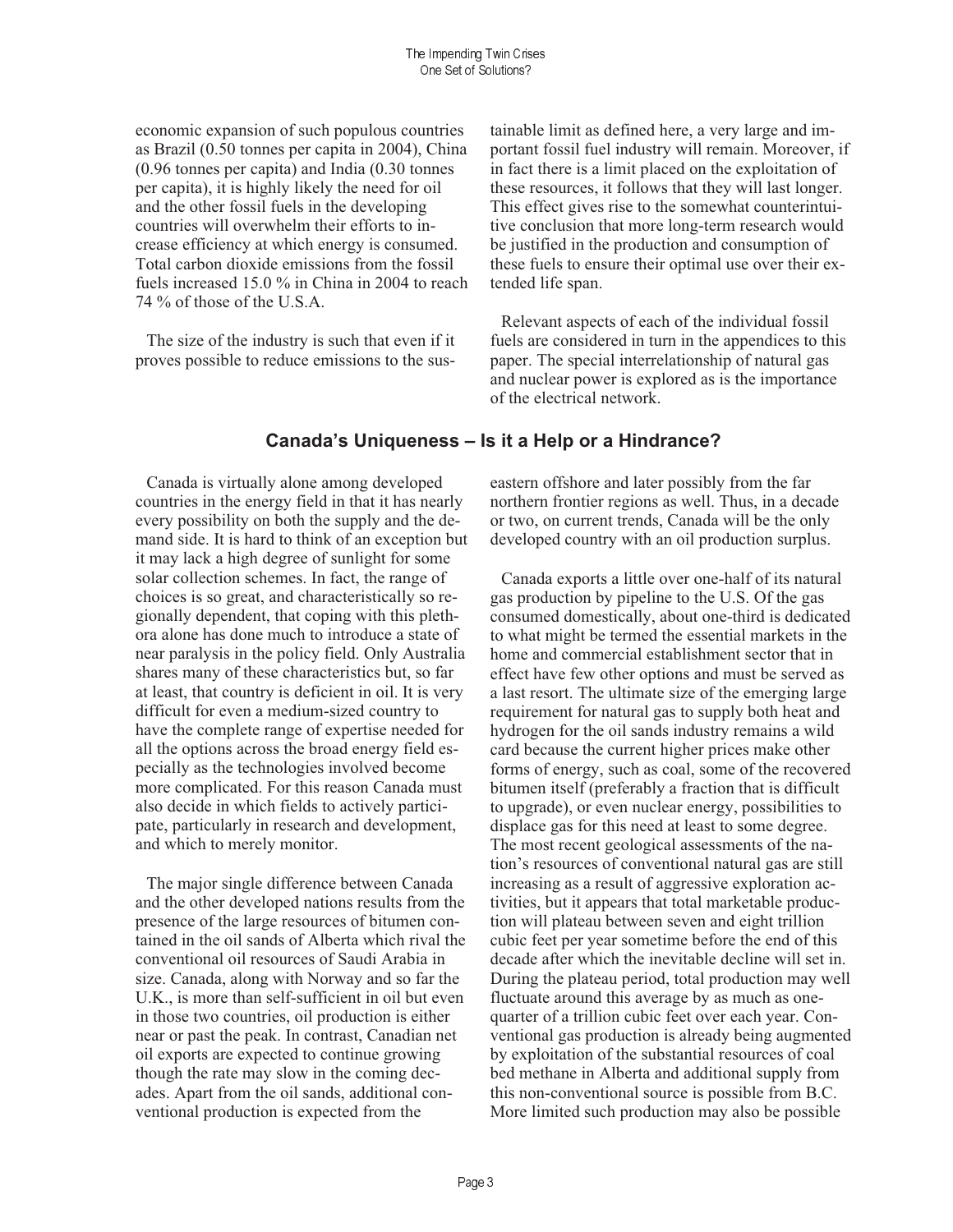from the Atlantic Provinces in the future. There are large on-shore resources of methane hydrate clathrates convenient to the proposed Mackenzie Valley pipeline that could be exploited in the next decade given success with the current research efforts. Canada may also become the host for several terminals for the receipt of liquefied natural gas (LNG) produced around the world for delivery mostly to U.S. markets, first on the east coast and then on the west. The complicated relationship between this growing supply arriving by cryogenic tanker from these sources (the peak in world conventional gas production is not expected until as late as the 2030s), and the prospects for nuclear power in North America are explored in Appendix 2.

As far as the other geologically-based fuels are concerned, the resources of coal in the western provinces are large. In the past, the prospects for coal were limited not only by the problem of emissions on use but there was also an issue with the effective extent of the resource base. If people were no longer willing to work in dirty and dangerous conditions underground and if they did not want the surface of the land disturbed, the effective reserves were, in fact, not large. The advent of remote robotic mining techniques may significantly change this situation. As far as emissions are concerned, the new clean coal processes promise the reduction of carbon dioxide released to the atmosphere in facilities that can not only generate electricity but produce hydrogen as well. These emerging coal processes may be matched in the electrical network between nuclear power on the one side that is dedicated to meeting the base load, and wind and other renewable forms of energy on the other that provide a variable supply. The coal plant would contribute flexibility to the electrical system by producing hydrogen for fuel cell-equipped vehicles and other applications when the power was not required. In the nuclear fuel field, Canada remains the largest producer and exporter of uranium.

In a narrow sense, Canada should have no problem supplying energy for its own needs for decades. The complication arises from its membership in the North American Free Trade Association (NAFTA) and its adherence to multilateral sharing agreements such as those negotiated within the framework of the International Energy Agency (IEA). In effect, Canada must accept international prices and share physical shortages proportionately with its external customers. These agreements also impinge on measures that may be undertaken to reduce carbon dioxide emissions. The production of energy from the fossil fuels is itself energy intensive and nowhere is this more true than in the case of the oil sands. The consequence is that high emissions of carbon dioxide result within Canada even though the fuel produced may be exported. A very sophisticated greenhouse gas control strategy is required for Canada to be credited fully for the emissions arising from the direct provision of energy from the fossil fuels to its trading partners or indirectly in the form of energy embodied in other energy-intensive goods under the terms of the Kyoto Protocol. To the extent Canada cannot benefit fully from its fossil fuel resources in terms of either lower prices, improved security of supply, or tradable emission credits, this country will be increasingly living in the worst of all worlds. Canada will have greater trouble meeting its greenhouse gas commitments resulting from expanded production but fewer of the possible economic benefits.

Up to now, the contradiction between the expansion of the oil sands industry and the need to control emissions of carbon dioxide could be reconciled by noting that this non-conventional supply of oil was essentially replacing the declining output of the conventional light grades from the Western Canada Sedimentary Basin. The net increase in emissions was not great. Now, however, the oil sands industry has grown to the stage that this position is no longer supportable. The present production (2005) from the oil sands of just over one million barrels per day might increase to some five million or even more barrels per day by 2030. At some point before long, this inherent contradiction between the rapid expansion of this industry and the need to control emissions of greenhouse gases will come to a head.

We have seen that as the only developed country with more than enough energy to meet its own needs over the next decades, Canada is faced with a major dilemma in how to control its emissions of carbon dioxide. It is also faced with a quandary in deciding on what it should specialize. Should it enthusiastically embrace the new technologies that still require much research and developmental effort (the renewables, the conservation technologies, fusion, etc.) or should it bring up the rear and only introduce these likely more expensive options after they have been developed and perfected elsewhere? One compromise strategy is to add the capture and sequestering of carbon dioxide released from the fossil fuels to its roster of expensive developmental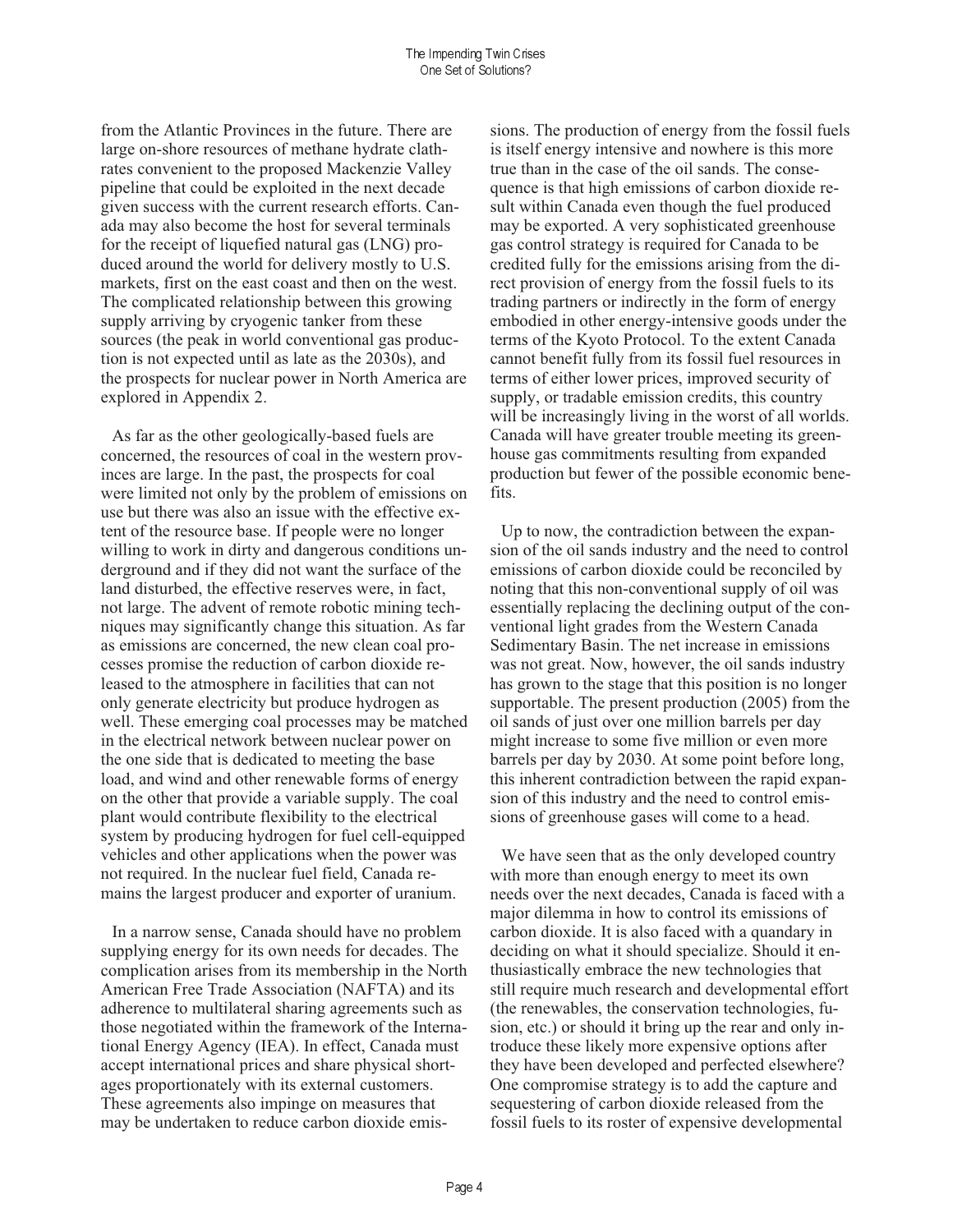efforts in the energy field with the aim of freeing this large and economic source of energy from the limitations arising from restrictions on the emissions of greenhouse gases. At the same time, it could substantially broaden its much cheaper research-level efforts more widely across the energy field.

### What Rings the Climate or the Oil Gong?

Though the negotiations leading to the Kyoto Protocol have been widely criticized for their timidity and lack of effectiveness (including continuing opposition from a diminishing but influential minority who consider it attacks a non-existent problem), there has been good progress in establishing the international institutions required to deal with this worldwide issue. There is now a common understanding of the problem and of the nature of the measures needed to address it. A secretariat has been established in Germany with headquarters in Bonn that has developed internationally agreed standards for such things as reporting. Historically, it has been both difficult and time consuming to negotiate the international arrangements required when complex problems must be dealt with. In this case, these include defining the measures required for emissions trading (with its central problem in verification), and the support required for developing countries in the form of clean development mechanisms. Given that world emissions of carbon dioxide from the fossil fuels will have to be reduced sooner or later well below the modest targets set in the first round of negotiations for the Kyoto Protocol, the developing nations, especially the large and rapidly growing emerging powers such as Brazil, China and India, will have to participate fully to set and meet targets for future rounds. Despite the difficulties, there is now an institutional framework in place to attack the problem and this is a major advance. There is, in short, a credible organization in place to 'ring the gong.'

The issue of peak oil impinges directly on the climate change question. At one level, higher prices for oil leads directly to higher prices for the other fossil fuels, and thus it becomes less costly to contemplate the frequently expensive measures required to achieve savings, whether by increasing the efficiency with which these fuels are consumed or by replacing them with lower-carbon alternatives. The main problem arises from the generally low technical cost of production of conventional oil - there will be strong pressure to consume all the oil of this kind that is discovered. Most mainstream assessments of the

world's remaining resources of this class of oil suggest emissions of carbon dioxide will be excessive particularly during the first half of this century. The problem may be stated this way: there is no replacement technology known at present that will attract the energy system away from the use of oil of its own accord before the peak in production is reached. Before the peak, the introduction of a promising alternative, whether on the supply or demand side, will merely cause the price to decline. This price has a long way to fall before production will be significantly reduced. But even after the peak has passed, there is still a related problem related to the resource base. The post-peak decline curve will likely follow some form of complex logistic curve so that emissions will remain too high for many years. Unfortunately, this question is only now being addressed in oil resource studies.

If the energy system cannot be 'attracted' away from the excessive use of oil, it must be pushed. The imposition of such measures (including rationing in the extreme case as has been recently mooted in the U. K.) are certain to be politically unpopular and so will require an indication of a clear and present danger from unwanted climate change especially as an international consensus will be required before action will be taken. It is interesting to speculate on what might lead to a decisive call to action.

The leading candidate at the present time may well be a dramatic reduction in the Gulf Stream that warms northern Europe. Another might be the significant seasonal loss of water flow as glaciers retreat that could lead to severe summer droughts in some regions. Other critical events might be the release of very large icebergs from either the Arctic or Antarctic regions with a resultant faster rise in the level of the oceans. The acidity of the ocean might approach dangerous levels. A very large river drainage system, such as the Mississippi, might dry to dangerously low levels in the summer. As a matter of practical politics in the international arena, only dramatic effects of this kind are likely to lead to the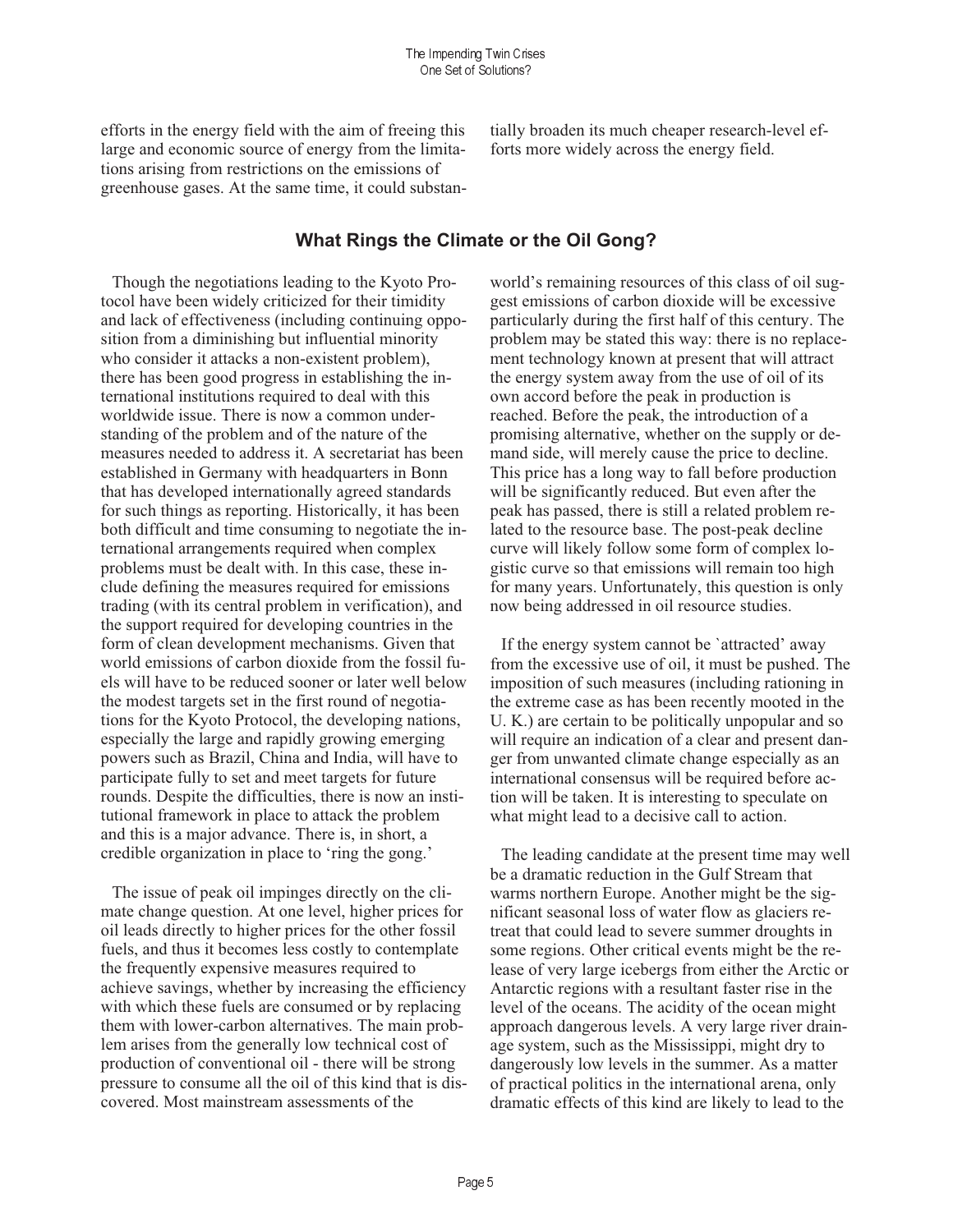adoption of the aggressive measures needed to reduce emissions to the sustainable level in the atmosphere.

There is, however, still another possibility that might lead to the imposition of at least an intermediate level of control measures. Actual physical damage is appearing especially in the far northern regions. It is possible that readily identifiable and quantifiable damage could become the basis of legal proceedings. The insurance industry is facing steadily rising losses due to weather events and may well also initiate similar legal steps. The damage may be so great in money terms that even the largest and wealthiest corporations could not risk the threat of such major actions.

The approach of the peak in the world production of conventional oil could also ring the gong but for different reasons. Despite uncertainty as to exactly when the peak will occur, it will no doubt be signalled by an increase in price combined with greater volatility as the peak is approached. In contrast, after the peak, the price may be higher but more stable. Despite the large and negative economic impact of this price, there is a similarity with the climate change problem in that aggressive remedial action is unlikely to be taken before actual physical shortages develop. Though significant increases in the price of oil were experienced in the 2004-5 period, the only

actual shortages reported around the world were for diesel fuel in some developing countries where the causes were largely local. Nevertheless, the International Energy Agency, as part of its mandate to prepare for energy emergencies, judged the situation worrisome enough to publish a study in early 2005 of the most effective measures that could be implemented if a sudden physical shortage developed.

It matters which of these two events rings the gong first. In the fortunately more likely case, the peak in conventional oil production will occur before the decisive climatic event. The higher and the more stable prices for oil that results provides a stronger economic driving force to implement the costly corrective measures needed to deal with both climate control and energy issues. Conversely, in the opposite case, if the decisive climatic event precedes the oil peak, the problem will be more difficult to deal with because the corrective measures will be more costly. The importance of knowing the relative timing of the two events justifies much intensified effort to determine when the peak in conventional oil production will occur given that the climatic event, by its very nature, is relatively unpredictable. If the peak in conventional oil production is close at hand, it is an odd consequence that the world may be a safer place.

## What to do When the Gong Rings

It is often claimed that the most important single action required to deal with the twin crises is to allow markets to clear. It is true that the inevitable increase in the price of energy will reduce demand and provide incentives for the introduction of the new technologies but there is a major limit to this approach. The market system can only deploy technologies that have already been demonstrated whereas new technologies and their related infrastructure are needed. What is required is to prepare a suite of technological options that are ready for deployment on whose merits there is widespread agreement. The issue of preparation is particularly difficult to resolve in Canada with its many - in fact virtually all – options, and its strong regional differences and interests. There is, however, less uncertainty than in the past. Oil prices were for the most part low during the past two or three decades and there was no clear consensus which of the two problems should be addressed first.

Now, whether the problem is seen as the need to cope with higher oil prices on the one hand, or the reduction of carbon dioxide emissions on the other, the required actions are approaching each other to the stage they are becoming more and more the same.

The problem in Canada, as always, is where to begin. In this paper, it is recommended that the immediate focus be on houses and cars because this is where the twin crises bear directly on the individual citizen. The return of a greater measure of certainty in oil prices is especially helpful in convincing people to undertake the necessary actions in these two fields. Much may be learned from past experience. In the last period of upheaval in the energy system in the 1970s and 1980s, governments aggressively advised the public to switch away from oil and actively supported this change with some degree of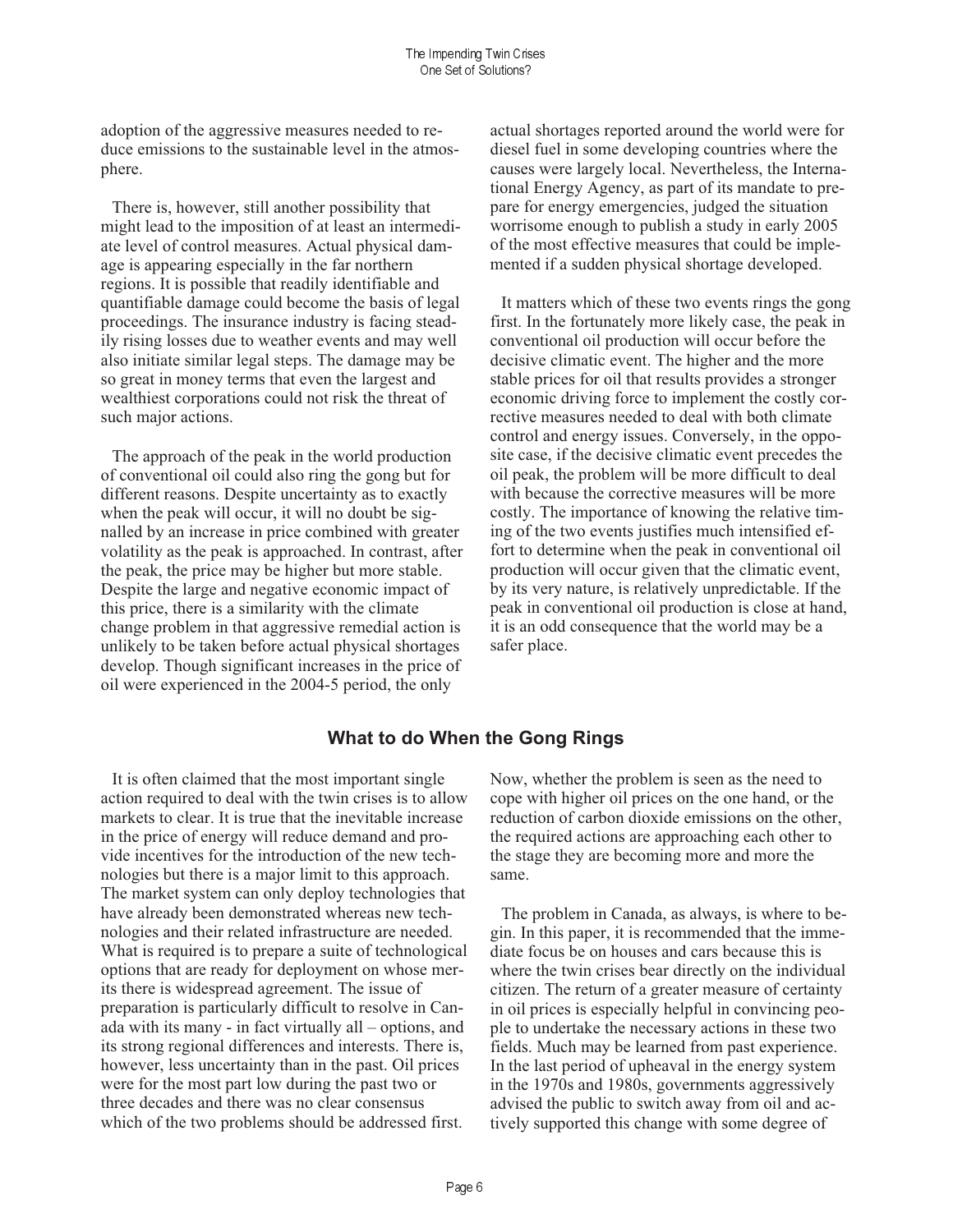subsidy. Those who converted their heating systems to natural gas were generally satisfied but those who converted to electricity were not. In the latter case, people were told the cost of electricity would not rise faster than that of the fossil fuels but, in much of Canada, the opposite occurred. They were also advised to install more insulation but it turned out some of the approved materials could emit potentially harmful gases. If very high standards to reduce infiltration were achieved, indoor air quality could deteriorate unless additional ventilation was provided which frequently required the installation of mechanical heat exchangers. Much public scepticism arose with good cause and this difficult experience still inhibits such activities today. Nevertheless, these problems are now much better understood.

The widespread adoption of more energy-efficient houses and cars share a common inhibiting factor. Most of the measures that might be contemplated - if not all - require more investment at the start than their less efficient predecessors. This increase in initial capital cost often confronts buyers, especially those with young families, at a time when the funds to meet this extra investment are short. The higher first cost of additional energy efficiency is, however, compensated by the reduced consumption of fuel over time. The first need is to find an effective way of financing the higher front-end cost of the more efficient technologies. In the main, this is best done by governments.

There have been several attempts at introducing such schemes in the energy field over the years, but most have been half-hearted, complicated, and tentative, and seldom part of an integrated strategy to reduce both energy costs and greenhouse gas emissions. The successful housing programs introduced to help buyers of new homes obtain manageable mortgages in the early post-war years should be re-visited. These should be extended to encourage the building of the efficient energy home with its high standards of insulation and ventilation, including the maximum use of passive solar energy if not the installation of equipment needed for the better active techniques. The post-war housing programs also set a precedent in that a system of sequential inspections was put in place to ensure that at least adequate, and often superior, construction standards were in fact met. These programs could be extended to ensure high performance in the consumption of energy over decades of the life of the structure. In short,

long-term high standards for the consumption of energy should be as much a requirement for obtaining and keeping a favourable mortgage as, say, holding sufficient fire insurance.

The housing program proposed here should not be narrowly focused on the structure itself but also include such related matters as the adoption of the new lighting technologies, such as the new lightemitting diodes (LEDs), and more efficient appliances as these become available over the years as they have notably in Japan. These advances in household fittings and equipment also lead to higher front-end costs that must be compensated in some way to encourage more widespread adoption. Economists have long known that the effective discount rate applying to those of low incomes is very high. The poor tend to have to buy too cheaply and thus incur high continuing costs.

Cars present an interesting case in that two quite different forces are at work. The initial choice of vehicle in effect locks the owner in to a certain standard of efficiency for a number of years. The same problem of higher first cost that inhibits the adoption of techniques to lower the consumption of energy in housing also affects the choice of vehicle on purchase. The second issue concerns the factors that influence the extent to which an already purchased vehicle is driven. Though the average cost of driving a unit of distance is quite high due to such fixed burdens as depreciation, insurance, and maintenance, the marginal cost of driving an extra kilometre is much lower in terms of actual out-of-pocket expense, not to mention the great convenience offered by a personal vehicle. It is this aspect of individual car ownership that makes it so difficult for public transport to compete especially in the off hours when traffic is lighter and parking more available. This is an inevitable consequence of the automotive age.

For this reason, the policy recommendation here is the opposite of that generally followed in Canada. Rather than try to increase the marginal cost of driving, it would be more fruitful to do the opposite and reduce it. This is because increasing the marginal cost by such measures as by imposing increased parking fees will not benefit public transport greatly because of the high value people place on their time, their comfort in a cold country, and their convenience. There may be valid arguments for time-of-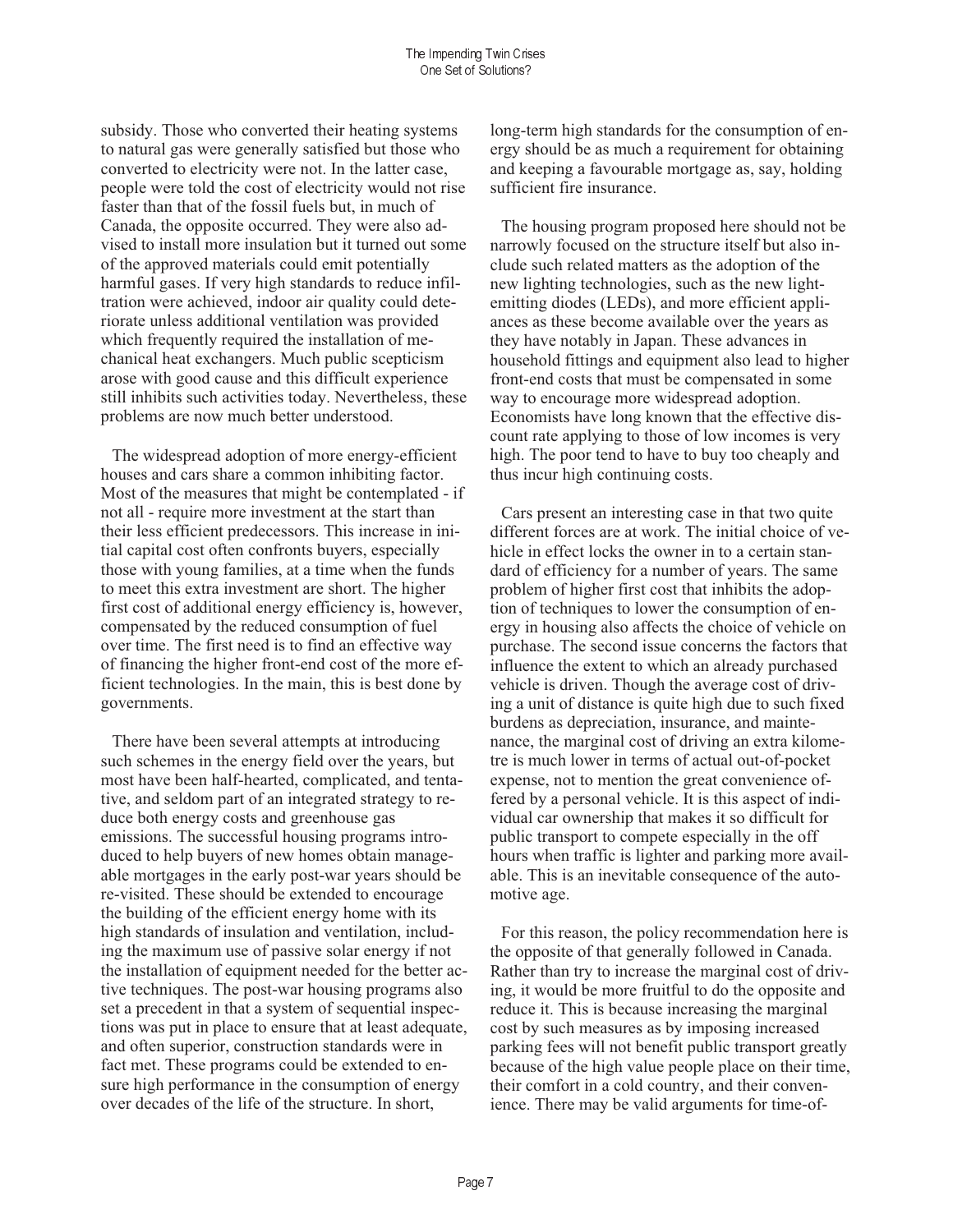day congestion charges in some cities such as those introduced recently in London but Canada may by and large not need them. This is not an argument against improving public transport, which should be expanded and made more useful wherever practicable, but one aimed at lowering the cost of marginal driving to encourage the use of plug-in hybrid vehicles so that a reduction in both the consumption of oil and the emissions of greenhouse gases may be achieved at the same time. Canada has an opportunity to achieve this apparently contradictory and counterintuitive objective because of its many sources of electricity. It would benefit greatly from success.

It is possible to convert standard designs of the emerging hybrid vehicles to essentially all-electric operation for short distance runs. This may be done by installing some additional battery capacity (perhaps augmented by capacitors) in such a way that the driver has the option to re-charge from the electrical network during those periods of time the vehicle is not in service. (Already a small California company is offering kits to convert one well-known hybrid production model to plug-in operation.) With depletion of the battery on longer trips, the vehicle switches automatically to the normal hybrid mode by bringing the on-board generator into service without intervention from the driver. The savings in fuel would more than compensate for the nuisance of having to plug the vehicle in overnight or during other long non-operating intervals. With the announced intention of Ontario to install household off-peak electrical metering systems, it may be that this economic incentive will prove decisive. This practice is also encouraged by what is in effect a tax expenditure in the sense that the electricity purchased from the grid does not now bear road taxes, a situation likely to last for at least some years.

Trials of hybrid delivery vehicles with their characteristic stop-and-go driving have also begun in Canada. These tests should also be extended to cover the case of additional battery capacity with plug-in capability where appropriate.

In the railway field, a Vancouver company has developed a hybrid switching locomotive to save fuel and reduce emissions known as the 'Green Goat'. Though at first glance a minor application of hybrid technology, this converted locomotive may be the forerunner of many railway applications such as road switchers and commuter train operations. Plug-in capability could be added to this class of locomotive because they are often idle for long periods during the day. This apparently small measure could be the start of the widespread electrification of the railway system in Canada.

It is difficult to estimate how much of the gasoline and diesel fuel consumed in the transportation sector could be replaced by electrical energy supplied from the grid, but, for cars at least, short runs are the most common feature of normal everyday driving so that savings are likely to exceed thirty percent of the liquid fuel that would be consumed otherwise.

None of this obviates the need for greater fuel economy in the remaining conventional fleet whose manufacture will no doubt continue well into a long transition period. The wider adoption of modern common-rail diesel engines would be useful. Nor does the advent of the hybrid vehicle detract from the importance of the eventual adoption of vehicles equipped with fuel cells. Hydrogen is likely the ultimate fuel of choice though ethanol and perhaps methanol remain contenders. Ethanol may well be produced from cellulose and other polysaccharides. This easy-to-handle alcohol may be used directly in internal combustion engines or converted on-board to supply hydrogen to power fuel cells. It may well emerge that there is no one single long-term solution to the problem of fuelling autonomous vehicles but these other more conventional options are also inhibited by higher front-end costs.

## **Conclusion**

The twin crises arising from global climate change and the peaking in the world production of conventional oil can be addressed together by adopting a set of self-consistent measures. As the first priority, improved financial arrangements are needed to overcome the barrier to adoption of nearly all the

remedial technologies posed by their higher initial cost particularly in the housing and transportation fields. In effect, the mortgage system should be extended to provide funds at a low interest rate to cover the extra 'front-end' costs involved in the housing and domestic appliance fields. The second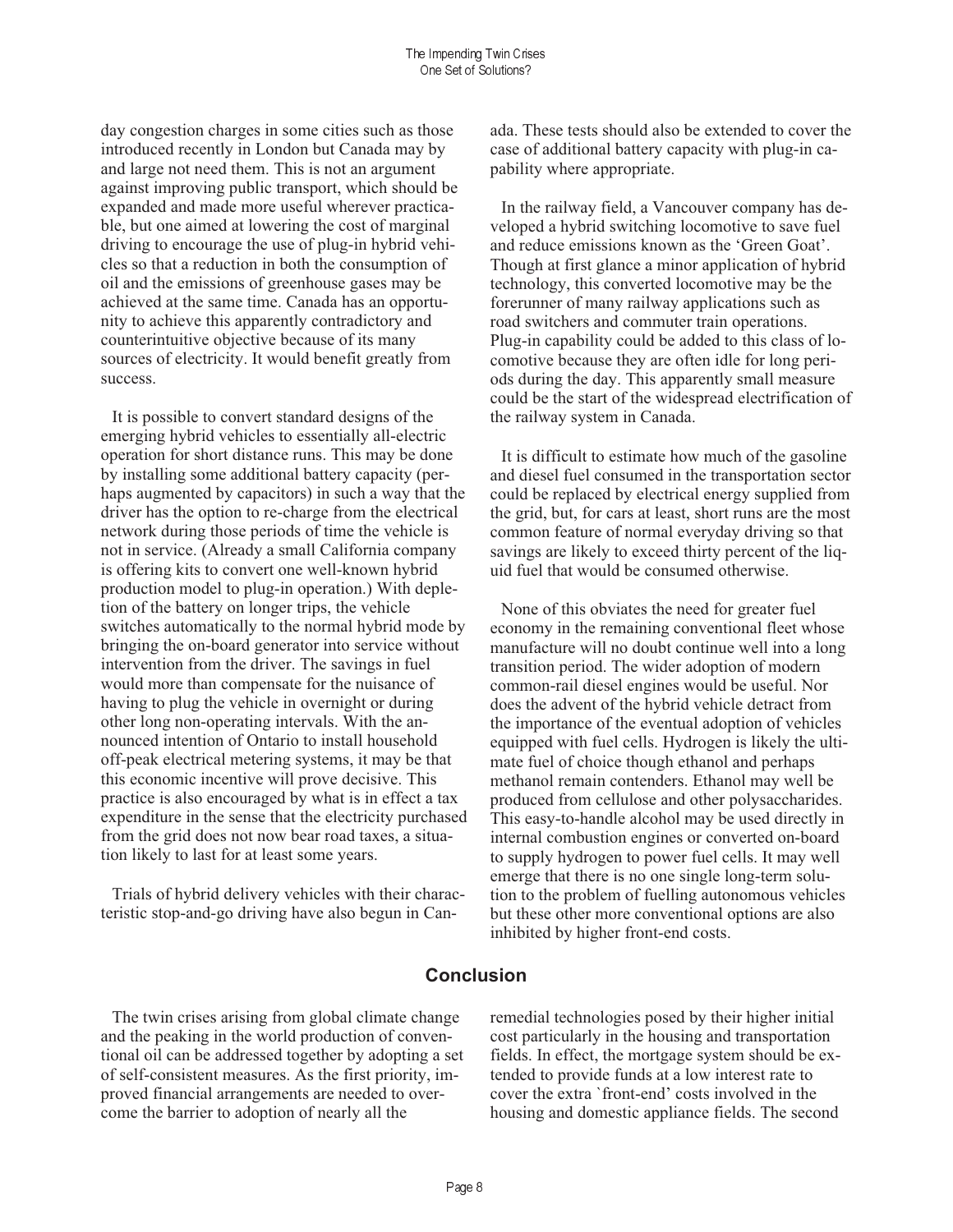priority consists of ways of gradually transferring more of the fuelling needs of autonomous vehicles to the electrical grid. The leading near-term option is the conversion of existing designs of hybrid vehicles to a partial 'plug-in' operation. This option would be matched with the development of hydrogen-powered fuel cells as a longer-term goal. This second priority requires a parallel set of re-vitalized measures to both strengthen and protect the integrity of the electrical network. The extra electricity required may be provided from a number of sources including wind and other renewable generation, nuclear power, and from coal consumed in facilities equipped for the capture and sequestering of carbon dioxide. The first Canadian 'capture ready' coal generating facility is planned for service in Saskatchewan in 2013.

Hydrogen may be produced by the conventional natural gas reforming process modified to capture over half the carbon dioxide that would otherwise be released to the atmosphere, by the electrolysis of water using off-peak power generated in wind or nuclear sources, directly by the thermal decomposition of some renewable sources or, in the case of coal, as a co-product in the generation of electricity. The latter option is attractive because co-production technologies offer a balancing mechanism to protect the electrical grid in that the hydrogen may be produced off-peak.

The twin crises have indeed one set of solutions, but whatever is decided, time is now the critical question. The high but stable post-peak oil prices will provide the necessary driving force and people are coming to accept the need for aggressive action.

# **Appendix 1** The Problem with Oil

In discussing the oil problem, it is important to distinguish between oil derived from conventional and non-conventional sources because of the unique characteristics of the former. The low technical cost of production of conventional oil, including its delivery over long distances to major markets by tanker or pipeline, in relationship to its price is the most important of these. As a consequence, there will always be a strong tendency to consume all the conventional oil that is discovered though costs may well be higher in some remote or difficult locations. As a result, its production tends to be limited more by the rate of discovery than any other factor except perhaps in the Middle East where the bulk of the world's remaining reserves exist. It is therefore important to estimate how much conventional oil there is available to the world and how fast it can be discovered and produced from the viewpoint not only of predicting the course of the energy economy but also the related emissions of carbon dioxide. Because such a high (and growing) proportion of the oil consumed is dedicated to meeting the fuel needs of mobile sources in the transportation sector, the only practicable approach to reducing the rate of emissions of carbon dioxide from conventional oil is to slow its consumption by whatever means available. Notwithstanding any success in reducing its rate of production, given the great economic driving force, there will be a strong tendency to use all the oil that is discovered over time given the great economic

driving force. Limiting the production of conventional oil by whatever means only extends the oil age in time.

Non-conventional oil, such as that derived from the extensive oil sands of Alberta - where the present production of about one million barrels per day is expected to double or even triple by the end of the next decade and reach five million or more barrels per day in 2030 - may be distinguished in several ways but, in nearly all cases, the output is limited by the rate at which complicated and costly production facilities may be deployed. It is convenient to distinguish between conventional (at the present time the world's oil production is overwhelmingly discovery-limited) and non-conventional sources by classifying any source of oil not in production ten years after discovery as non-conventional. (The oil sands were known to the first European explorers of what is now northern Alberta two centuries ago and to First Nations peoples well before that.) This approach based upon elapsed time since discovery has the advantage of providing a consistent technique for the classification of otherwise conventional oil found in very deep or in unusually hostile environments that have delayed its exploitation. There are also advantages to such a time-defined classification system by linking geological assessments of oil potential to systems analysis studies with time a shared axis.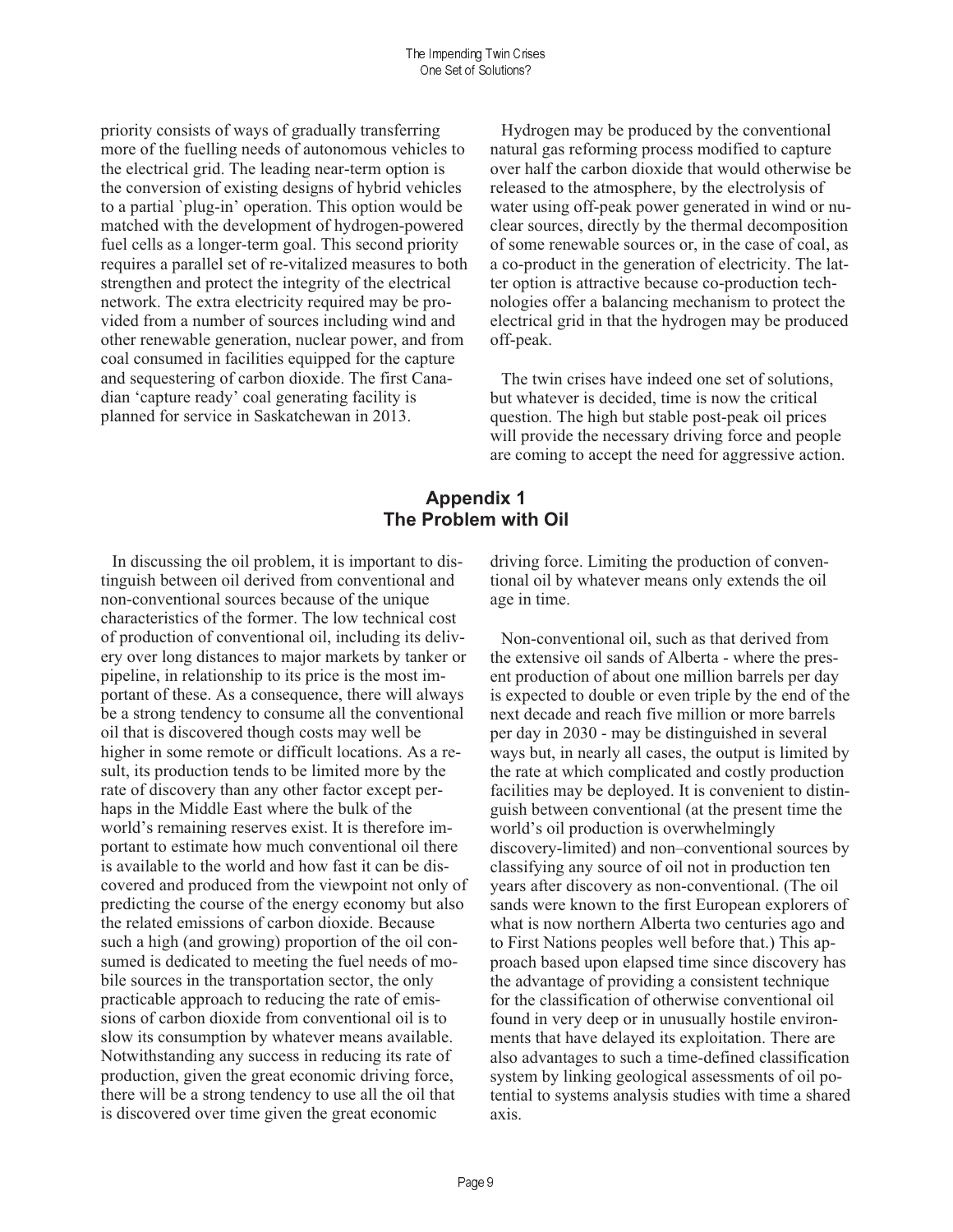There are two different strands of thought in thinking about the oil depletion phenomenon at the present time. The first rests on the correct supposition that even in the case of conventional oil, it takes significant time to bring new discoveries into production. It is thus possible to prepare a list of projects known to be underway around the world and estimate their size and timing with a good degree of certainty at least for the next few years. In effect, a near-term supply curve results that is essentially independent of other factors such as price. The worst errors are likely to come from delays to major projects. Such supply curves may then be matched with estimates of demand over a range of scenarios that, in contrast, do depend upon economic conditions. The element that is missing from such an approach to the supply-demand balance is an estimate of the depletion underway in the pre-existing supply system over the same time period. The value of this latter loss is the most uncertain. Authors such as Skrebowski<sup>1</sup> deal with the depletion problem by estimating the net overall loss from the existing facilities. This is done by estimating the balance between the loss of production in existing individual fields and the off-setting gains resulting from such local corrective measures as infill drilling and the implementation of expensive enhanced recovery processes. The net loss is treated as equivalent to a growth in demand. Such loss estimates have generally predicted a gradual tightening of the world supply system an average of between 500,000 barrels per day and one million barrels per day each year over the next decade but this rate of net loss due to depletion is expected to increase with time.

Rubin and his associates <sup>2</sup> at CIBC World Markets have applied economic analytical tools to estimate the increase in price required to clear markets in what is termed 'demand destruction' in a situation with an inflexible supply curve. This form of analysis leads these authors to predict that oil prices on trading markets will exceed \$100 per barrel (\$US 2005) within a decade. Such calculations must be regarded with some caution since they are based upon general equilibrium theory notwithstanding that the energy system, and particularly its oil component, is generally a long way from equilibrium. Moreover, the new oil supply over the coming decade, though averaging a little over two million barrels per day, varies between one and three million barrels per day each year over this time period. If a good year for the increase in production coincides with a down year in demand due to a recession, the trading price may well fall.

For this reason, such calculations do not predict occasional 'spikes' or even 'valleys' (such as in deep-'V' scenarios) in the oil price arising from a temporary surge up or down due to some current and short-lived circumstance. This approach to the oil issue does not depend explicitly on oil production reaching a peak because, in this class of analysis, production from conventional sources could be assumed to continue to increase indefinitely. Instead, the demand destruction methodology is a technique for dealing with the situation when oil production does not rise as fast as that of demand plus depletion in the expected price ranges. Nevertheless, Skrebowski extends his analysis to flowtype calculations that lead him to place the peak in world conventional oil production in 2008.

The second strand in addressing the oil outlook revolves around the 'peak oil' issue. Unlike the previous approach, the physical quantity of conventional oil available to the world is expected to fall at some time due to its decreasing geological availability. Careful evaluation of recent petroleum history indicates that discovery rates are falling behind production rates because it is steadily becoming more difficult to find conventional oil, particularly in large reservoirs. It is thus inevitable that at some point production will peak. The pioneering studies by Hubbert<sup>3</sup> during the middle of the last century relied upon curve-fitting techniques and not geological interpretation in a model that started at zero, passed through a peak at about the mid-point of the resource available and then fell afterwards towards zero. This work did not depend primarily upon geological assessments. In the intervening years, probabilistic techniques for the estimation of the undiscovered resources of conventional oil matured greatly. The application of these techniques not only give a quantitative assessment of the petroleum likely to be discovered but also a framework for understanding the changes in this value that will inevitably occur as exploration proceeds. Most such revisions have been upwards with time but not in all oil and gas provinces, including some cases in Canada. Confidence in the estimate grows as the revisions from further assessments stabilize to a narrowing range of probabilities over time.

There is a central problem in the geological assessment approach: How should these probabilistic results be interpreted? This author 4 has devised a parabolic technique for the projection of geological assessments in terms of an unconstrained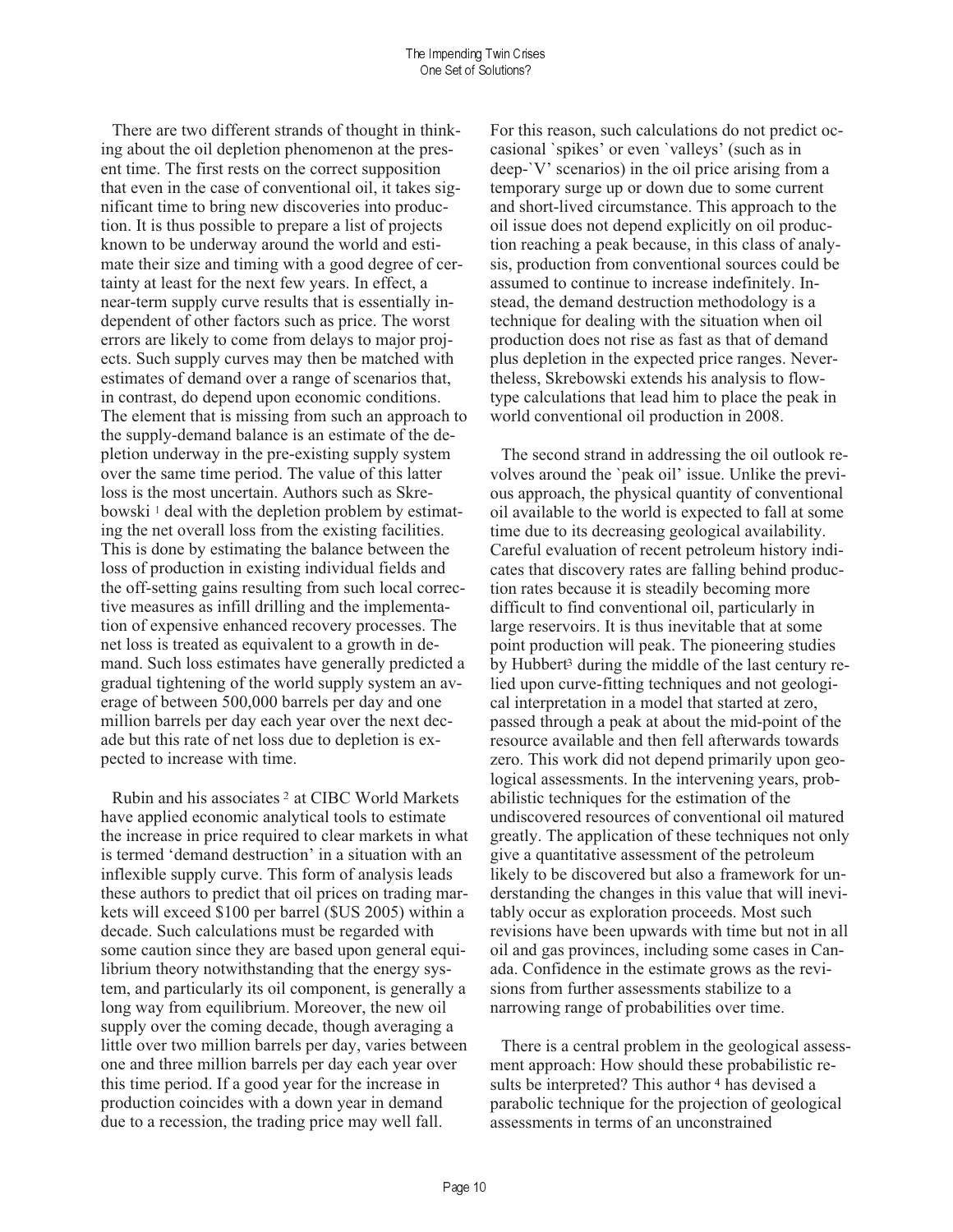production-time function. This method was chosen because the shape of a parabolic curve is free of inflections in the curve on each side of the peak. The parabola also approximates 'plateau peaks' well and has certain mathematical advantages in handling the various possibilities. It has the disadvantage of not modelling the decline curve for the far-out years when estimates of carbon dioxide emissions are of more interest than oil production.

The date of the peak predicted by this and other similar modelling equations depends mostly upon the quantity of conventional oil in the assessment. This value is a matter of much dispute at the present time but should become less uncertain with time. The date of the peak ranges from essentially now to 2038 for most assessment results and 2015-2020 using the parabolic technique of this author. Unfortunately, the difficulties are such that it is quite possible the exact date will only be known in retrospect.

There is the related question of the transparency of published data on oil reserves whether that issued by private companies or the production organizations of Middle East countries. Securities commissions and stock exchanges have also sought more reliable and comprehensive data on reserves but unfortunately so far have couched their requirements, in the case of the United States at least, in terms of accounting or legal frames of reference that are not especially helpful.

This issue of the date of peak oil is very important not only because the price may be expected to be much higher than today with its many imponderable effects on the world economy, but also for a second, perhaps less obvious reason. Before the peak, the price may vary greatly depending upon the economic climate of the time with frequent 'spikes' and 'valleys'. In contrast, after the peak has passed, the price will tend to be set by the next least costly major alternative to oil, whether on the supply or demand side. This latter price, though higher, may be expected to be more stable and predictable than the price before the peak. This means that suppliers from the more costly non-conventional oil sources that require heavy investment over long lead times, such as that derived from the oil sands or from the conversion of stranded natural gas resources around the world to liquids useful in the transportation field, will be confronted with much less economic uncertainty. Currently such investors tend to use shadow prices for oil much lower then present trading prices in their planning processes, and this factor alone has limited the rate at which substitutes of one kind or another are being deployed. This tendency may not be entirely a bad thing from the point of view of controlling carbon dioxide emissions, in that it focuses attention upon the most viable technologies. If there has to be such emissions, they should arise in the most economic manner. The higher price makes it much easier to deal with carbon dioxide from a cost point of view, so it is important to know whether the peak will precede the introduction of aggressive measures for the reduction of emissions.

#### *References to Appendix 1*

#### General Review of Climate Situation

Jim Hansen et al, Earth's Energy Imbalance - Confirmation and Implications, Science Express, 2 May 2005. (Web: www.nasa.gov/vision/earth/environment/earth\_energy.html)

- 1. Chris Skrebowski, *Depletion The Reality in Action*, Presentation to meeting entitled Peak Oil UK: Entering the Age of Oil Depletion organized by Oil Depletion Scotland, 25 April 05. (Web: www.odac-info.org) and *The Emerging* Reality of Oil and Gas Depletion – Where Reality Meets Theory, Fourth International Workshop on Oil and Gas Depletion, 19-20 May 2005, Lisbon, Portugal.
- 2. Jeffrey Rubin, *Not Just a Spike*, Occasional Report #53, CIBC World Markets, Toronto, 13 April 2005. (Web: www.cibcwm.com/research)
- 3. M. King Hubbert, *Nuclear Energy and the Fossil Fuels*, Publication No. **95**, Shell Development Company, Houston Texas, June 1956 presented to the Spring Meeting of the Southern District of the American Petroleum Institute, San Antonio, Texas  $7-9$  March 1956. (Web: www.oilcrisis.com)
- 4. J.H. Walsh, *Procedure for the Parabolic Projection of Geological Assessments of Conventional Oil and Gas Resources with Examples,* January 2004. (Web: pages.ca.inter.net/~jhwalsh/wpara1.html)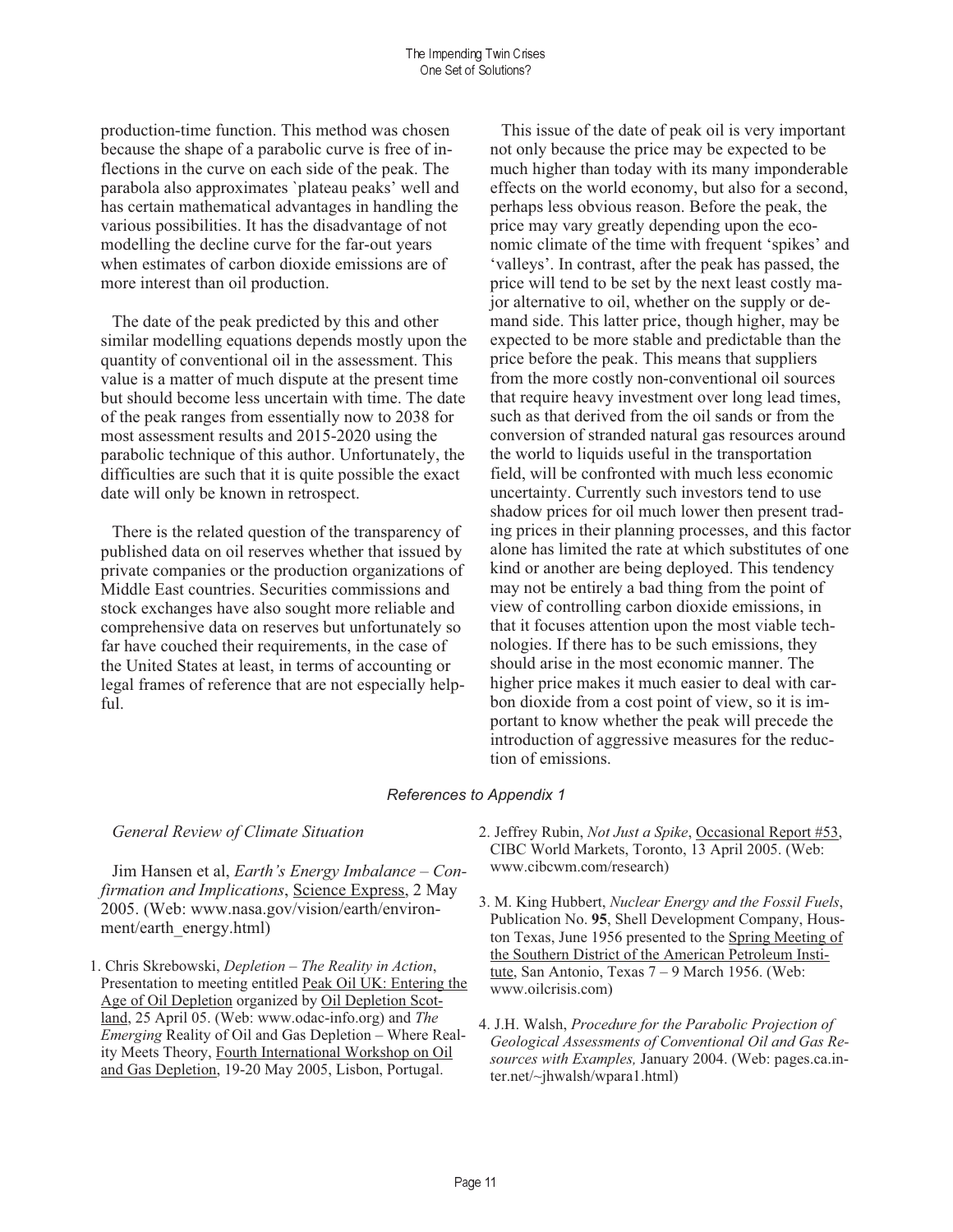### **Appendix 2** The Intertwined Dilemmas Posed by Natural Gas and Nuclear Power

Though the production of natural gas in North America (including Mexico) will reach a peak or at least an extended plateau before the end of this decade, the conventional resources of this gas in other countries around the world are large and peaking is not expected until after 2025 or even later in the 2030s. The best evidence at the present time indicates the peak in North American production of conventional natural gas will occur before that of the world output of oil from conventional sources. Both these peaks will precede that of the world production of conventional natural gas. There is widespread agreement that the three peaks will occur in this order but it is a matter of dispute how much time will elapse between each pair. There are also substantial resources of non-conventional gas available in some tight geological formations, in the form of extractable coalbed methane (CBM), and from the methane hydrates known as clathrates such that the total supply of gas might be augmented more easily from such new sources than in the corresponding case of oil recovered from its non-conventional resources. notwithstanding the growing output from the oil sands of Alberta or the heavy oils of Venezuela.

Though these domestic non-conventional supplies of gas will no doubt become more important as the years go by, steadily increasing quantities of gas will also be shipped to North American markets by tanker in liquefied form as LNG from a number of producers around the world. This gas often has no or only limited local markets with no connecting long distance pipeline facilities but there are other ways it might find its way into the world energy system. Socalled 'stranded' natural gas with convenient access to deep-water shipping sites may also be converted to liquid fuels useful for transportation purposes. Already a small number of such Gas-to-Liquids (GTL) facilities are in operation around the world usually producing a diesel fuel of ultra-low sulphur content. The low sulphur content is a consequence of the need to protect the catalysts required to promote the synthesis reactions at the heart of these processes. Such diesel fuel may be used for blending purposes in consumer markets to help meet more exacting environmental standards, especially those related to particulate emissions. In addition, there will be a large indirect import of energy derived from natural gas in the form of energy-intensive products such as

ammonia for fertilizers, aluminum, reduced iron intermediates as a feed for steelmaking processes, and other products in which a substantial quantity of energy is embodied before shipment. Those planning the export of gas to the North American and other markets are faced with a major decision as to which product they should sell but there is little doubt that LNG will be the principal one.

To the extent that natural gas replaces other fossil fuels, there is a decrease in the emissions of carbon dioxide. This substitution is not simple because the convenience of this gaseous fuel lends itself to more efficient consumption than coal or oil in most cases. Thus for a given energy requirement, there are two effects at work at once leading to the reduction of emissions – the lower carbon content per unit of energy consumed and the higher efficiency with which it is applied. Nevertheless, when natural gas fills new or expanded applications for energy, it causes emissions to increase though more slowly than if the additional need had been met from coal or oil. Already countries such as Canada, France and Russia emit more carbon dioxide in total from natural gas than coal, and more countries will be in this position over time.

The North American market for natural gas is steadily integrating. In several market assessment reports issued over the years, the National Energy Board has found that though this integration is not yet fully achieved or perfect in operation, in general, the continental market is behaving more and more as a single unit. This means the price at any one location will have a known relationship to the price at any other: the difference between the two will depend mainly on the respective transportation costs to the two locations. In such a situation, the price on the main trading market – The New York NYMEX Exchange  $-$  serves as an indicator of the price in all markets on this continent. This price is expressed in U.S. dollars per million British Thermal Units (BTU) at the Henry Hub pipeline junction in Louisiana. Separate Canadian markets exist in Alberta and at the Dawn field in southwestern Ontario, but for the reasons given above, the trading prices will be linked fairly directly to the NYMEX price. It follows that if the marginal additional supply of natural gas is in the form of LNG shipped from third coun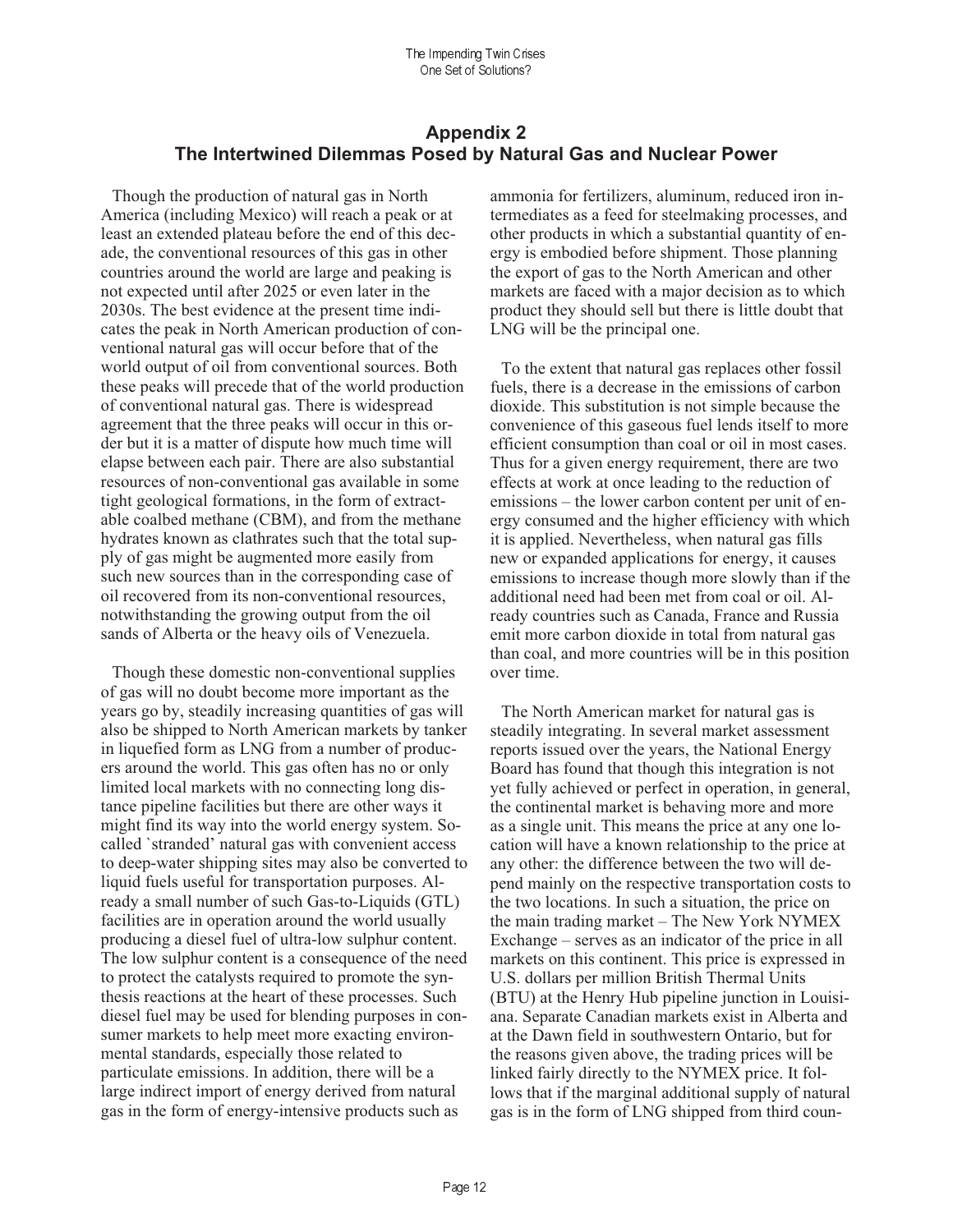tries, the price of the latter will eventually determine the NYMEX price for all the gas trades, whether imported or domestic. (As it happens, the technical cost of the other leading source of non-conventional gas, coalbed methane or CBM, is not far from the technical cost of delivered LNG with the consequence the development and expansion of this domestic industry will reinforce the price determined by LNG despite the very different delivery points involved.) The issue then becomes: What will set the price of LNG?

There are many potential suppliers of LNG around the world and several new receiving ports are planned in addition to the original four in the U.S. These include new projected facilities located in Canada and Mexico to serve the U.S. market. If a reasonably competitive market evolves over time, the trading price based upon the current technological improvements in the LNG supply chain quoted in terms of the NYMEX exchange should be about \$US  $4.00 + -0.25$  per million BTU. However, few observers expect a price this low to actually result because, given that North American natural gas production is reaching a plateau or even a peak, it will be very difficult to build LNG shipping and port facilities fast enough to maintain the supply chain linking overseas producers to this continent. (There are even issues related to the availability of sufficient nickel to produce the austenitic steels needed for the cryogenic tanks required.) For this reason, the weight of opinion holds that the price will not fall much below SUS 6.00 per million on the NYMEX Exchange except in periods of severe recession or with unexpected domestic successes in exploration.

This issue is an important consideration when nuclear power for the generation of electricity is proposed as a way of reducing carbon dioxide emissions. The main competitor in the U.S. at present is the combined-cycle natural gas turbine equipped to

recover energy from the exhaust gases in a steam cycle. This cycle has may advantages: low unit capital cost; the ability to acccomodate incremental expansion in relatively small, controllable stages; relatively low emissions; steadily increasing efficiency of conversion due to advances in gas turbines; time-to-service as little as three years; and a high proportion of off-site factory-built components. The main disadvantage is the current high price for natural gas.

If combined-cycle technology based upon natural gas provides the primary electrical supply at margin for the expansion of the U.S. utility industry, it follows that it sets the equilibrium price for electrical energy. For nuclear power to compete without subsidy, it should meet this price. A dilemma arises because current estimates for a new generation of advanced nuclear plants places the electrical cost as greater than that generated in combined-cycle facilities based upon the equilibrium price of natural gas set by LNG, but at least competitive, if not lower, that the non-equilibrium price actually expected by most observers. This uncertainty, when combined with the usual issues inhibiting nuclear power  $-$  radioactive waste management, location problems, perceived lack of public acceptability – invites paralysis in public policymaking. It is interesting that only a relatively small tax on carbon emissions, perhaps of the order of that coming into effect in New Zealand in a year or two (\$NZ 11 per tonne of carbon), might prove decisive in choosing an expanded nuclear power option as compared to generation based upon imported LNG consumed in combinedcycle facilities.

The same dilemma also applies to the renewable options for the generation of electricity, including wind and ocean power, and even centralized solar power, arising from this basic uncertainty in the price for natural gas set at margin by imported LNG.

### **Appendix 3 The Coal Opportunity**

The known resources of coal are larger than those of the other fossil fuels. These are also more widely distributed around the world than in the case of oil even if only the fraction amenable to surface mining methods is counted should people, in the rich countries at least, become increasingly reluctant to work

underground in dangerous, dirty, and otherwise generally poor conditions. Combined with the growing public opposition to disturbing the land surface for mining in some countries, the effective reserves may be much reduced. The emergence of robotic techniques for underground mining and the development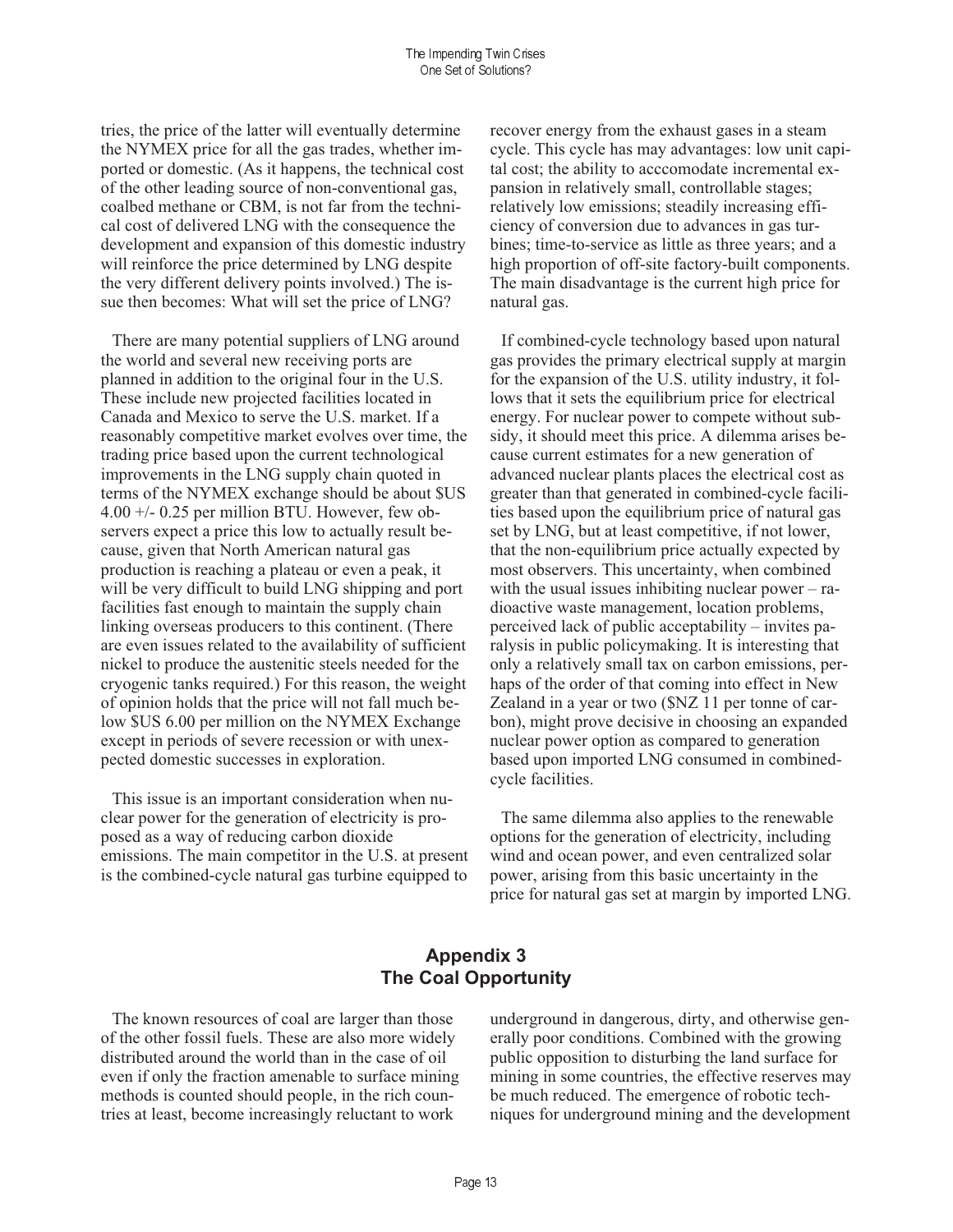of workable techniques for the underground gasification of coal may alleviate this access problem to some degree.

Coal as a solid fuel is expensive to ship on land but its large scale transport is once again becoming a mainstay of the world's railway industry. In contrast, transport costs by sea over long distances are low by bulk carrier. The prime applications for coal are in the generation of electricity and, to a lesser extent, the production of iron for the steel industry. Coal is the most carbon intensive of the fossil fuels so the problem of carbon dioxide emissions must be addressed to meet greenhouse gas control targets. In 2004, coal accounted for 38.2 % of the world's emissions of this greenhouse gas from the fossil fuels. The consumption of coal gives rise to a number of other emissions that must also be controlled including oxides of sulphur and nitrogen, mercury and sometimes uranium, and particulates.

To permit an increasing consumption of coal, and even its continued use at the present level, a major change in technology is needed that addresses all the emissions at once. The leading candidate is some form of gasification under pressure, usually employing oxygen, followed by a systematic purification of the fuel gas that results. This fuel gas may then be combusted in gas turbines typically operated in combined-cycle mode. The major outstanding problem is how best to separate, capture, and sequester the carbon dioxide produced.

The actual details of the operation of such emerging processes are quite complex but in outline form, the general technique is quite straight-forward. Provided the methane and higher hydrocarbon components of the fuel gas are low as is characteristic of entrained-flow gasifiers, the fuel gas consists of essentially carbon monoxide and carbon dioxide, and hydrogen and water vapour. It is possible to `shift' a gas containing these constituents to a mixture of hydrogen and carbon dioxide by reaction with steam over suitable catalysts. The carbon dioxide may be separated from the hydrogen and then moved by pipeline for permanent disposal in such geological sinks as saline aquifers. The remaining hydrogen may be used to generate electricity in modified gas turbines or in fuel cells, including those on vehicles. Liquid fuels of very low sulphur content may also be produced by synthesis of hydrogen with carbon monoxide, but such an approach leads to unavoidable emissions of carbon dioxide when the liquid is consumed in vehicles. The processes are thus able to both generate electricity and produce a fuel for vehicles with only minor emissions when hydrogen is the product.

The complexity of the processing stages, particularly when the related capture and sequestering steps required for carbon dioxide disposal are included, indicates that the scale of operation would have to be large to minimize costs. This suggests in turn that other industries that require electricity in large quantities and are themselves significant emitters of large quantities of carbon dioxide, such as those producing steel, might locate nearby to contract with the central coal consuming facility rather than undertake the sequestering operation on their own. The central clean coal power facility may thus become the anchor of a fossil fuel-using industrial complex equipped for the capture and sequestering of carbon dioxide.

The question is how such an approach to the generation of electricity, though still technically immature, compares to the nuclear option. Most estimates for the extra cost of generation in facilities equipped for the capture and sequestering of carbon dioxide are in the range of 2.5 to 3 cents per kilowatt hour as compared to a standard modern coal-burning station. There would seem to be not much advantage over advanced nuclear power generation expect where the cost of coal is low as it is in the western provinces. But this comparison might not be valid if large quantities of hydrogen are also needed. To obtain hydrogen from nuclear power stations usually involves an expensive electrolysis stage although there is now renewed interest in high-temperature gas-cooled reactors in some countries, such as China and South Africa. In this class of reactor, helium may be heated to a sufficiently high temperature to supply the energy needed for the application of thermochemical processes for the splitting of water. When these techniques are used in place of electrolysis, the inevitable losses inherent in the Carnot cycle for the generation of electricity are avoided. Despite this possibility in the nuclear field, the emerging clean coal complexes may prove more attractive for the combined generation of electricity and the production of hydrogen. Such processes might also find application in the oil sands industry of Alberta.

The major advantage of the clean coal complex may be its flexibility in meeting the fluctuating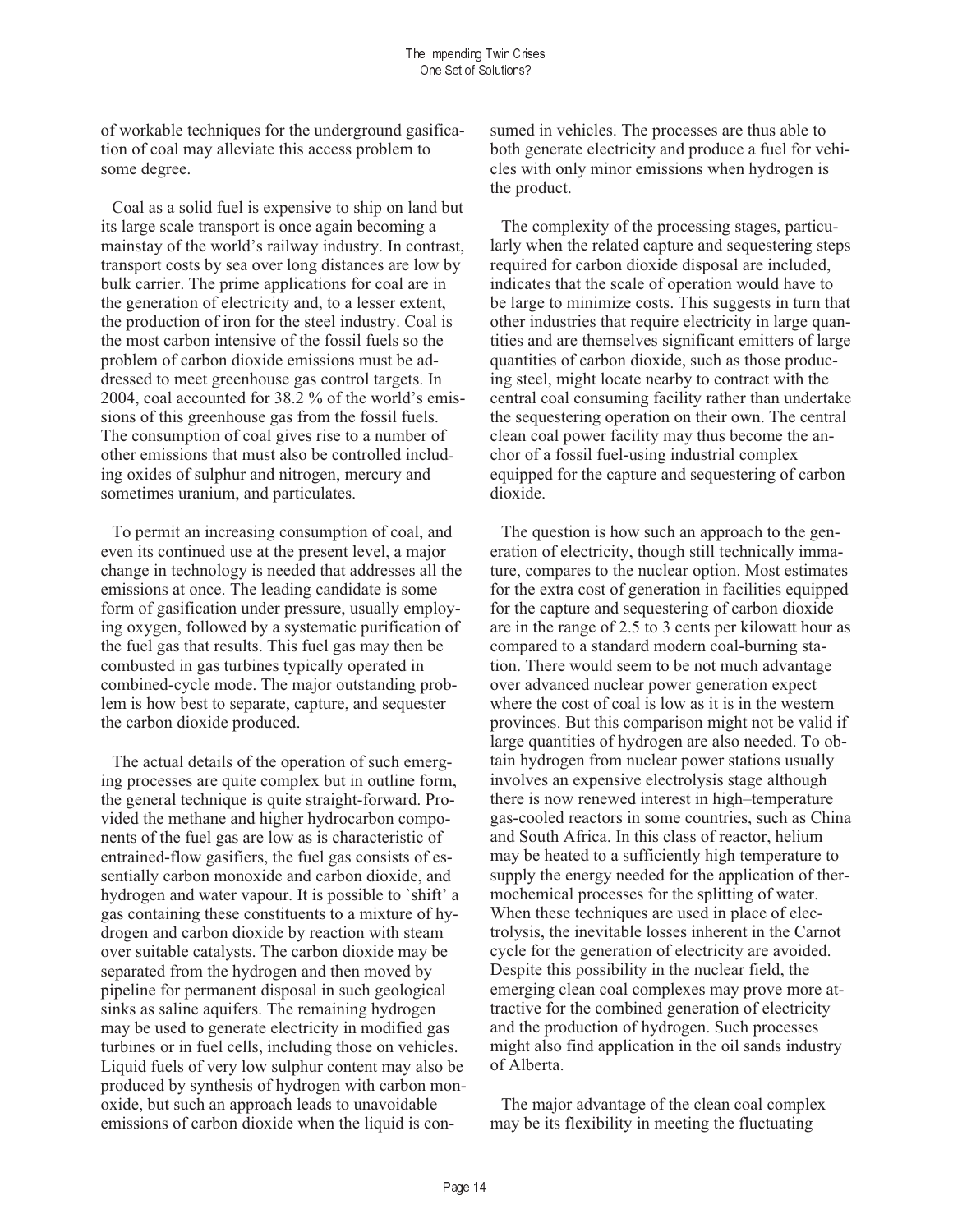needs of the electrical network. The coal complex may be designed to have the ability to either generate electricity or produce hydrogen at different times of the day depending upon the load on the system. Such an installation would fill an intermediate position for the support of the electrical grid in that it could help match generation from the purely based-load conventional nuclear reactors with that derived from such highly variable renewable sources of growing importance as wind turbines, solar installations and, in the future, tidal, wave, or water flow installations.

While the need for the capture and sequestering of carbon dioxide from coal is greater than from the other fossil fuels, it is ironic that the first large-scale operation of this kind has been undertaken in the natural gas industry. At the Sleipner West Platform in the Norwegian sector of the North Sea, some one million tonnes per year of carbon dioxide separated from raw natural gas that previously would have been released to the atmosphere is now sequestered in an aquifer under the ocean. In Canada, carbon

dioxide captured from an American facility in Beulah, North Dakota, producing synthetic natural gas (SNG) from low-cost lignitic coal is piped to the mature Weyburn field in Saskatchewan for the enhanced recovery of oil. A substantial fraction of the carbon dioxide remains sequestered underground permanently

Another possibility for the sequestering of carbon dioxide also arises in the case of the reforming of natural gas that may complicate the prospects for hydrogen production from coal. About two-thirds of the carbon supplied in the natural gas feed is routinely separated in present conventional operations for the production of hydrogen. This gas may easily be captured and thus may be readily sequestered where suitable aquifers are available. It is thus possible to produce hydrogen from natural gas by a conventional process already in operation with much reduced carbon dioxide emissions. This possibility is under active study in Alberta. Such an option may well inhibit the production of hydrogen in clean coal complexes in the west where coal is cheapest.

# **Appendix 4** The Importance of the Electrical Network

Though less energy is consumed now in total per unit of wealth generation than during the energy crises of a generation or so ago, this is not a simple relationship as there are complicating factors that must be considered. One of the reasons for the improvement of this macro measure of efficiency is that energy-intensive industries have been moving to those countries generously endowed with either fossil fuels or hydroelectric power sites. The consequence has been an increase in energy embodied in the materials traded in world markets. Another reason is the higher quality of the energy now consumed in the developed countries. In general, this has meant an increase in the relative importance of electricity: the transmission network is increasingly being recognized as one of the great inventions of mankind in its own right. Most of the time it works well and is almost invisible to the public; when it breaks down, there are few people that are not affected one way or another. The issue is how this remarkable web will develop in the future.

It is useful to consider the essential characteristics of the electrical web. In practice, there is very little

electrical storage in relation to the size of load. Though there are pumped storage schemes, the increasing use of flow-type batteries, and the adoption of load levelling measures of one kind or another, the great preponderance of electrical energy is consumed the instant it is generated. Moreover, the electrical network is not self-regulating: it must be positively managed. It is a natural command-andcontrol system. (In a fully deregulated electrical market, there is still the need, perhaps an even greater one than otherwise, for an Independent System Operator to carry out this function.) As the recent experience with wide-area blackouts confirms, the most expensive electricity is that one does not have. It is also true that the electrical network operates with more connected potential load than the installed generation capacity can supply. In the last energy crises during the 1970s and 80s, it was apparent that there was a fundamental difference in public attitudes between the U.S.A. and Canada: in the U.S.A., people were concerned chiefly about how to keep their cars running while Canadians (at least in Winter) were more worried about how to keep warm. Had there been a physical shortage of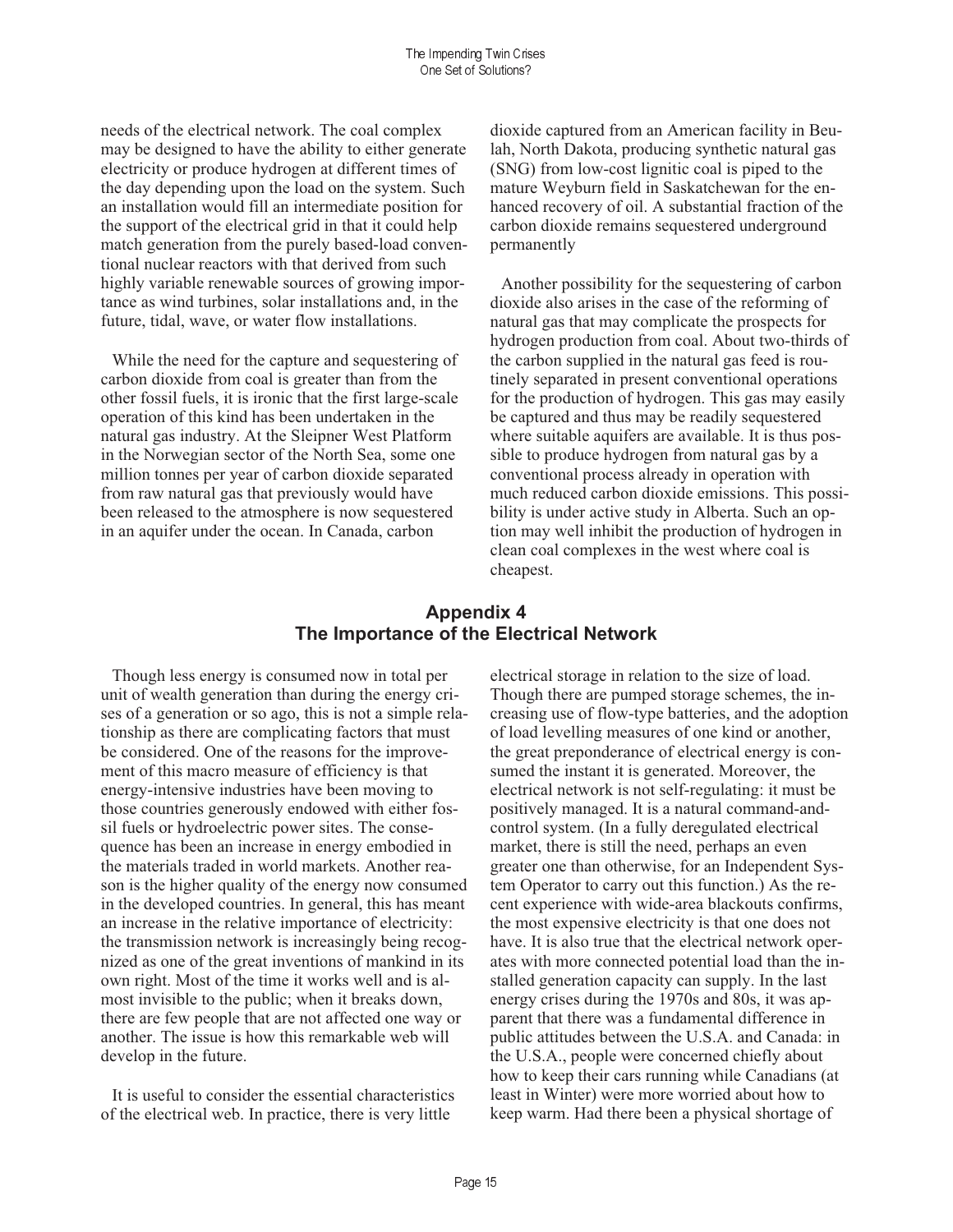heating oil or natural gas, Canadians would have turned on their electrical heaters or their cooking stoves. There is doubt that the electrical system could have handled such a major sudden increase in load even by implementing such extreme measures as rotating load shedding. It is ironic in the present situation that the electrical network is still needed for the operation of furnaces fuelled with oil or natural gas including heat exchangers and heat pumps that rely upon air or ground water energy sources. This is also true in some cases where local wood is the fuel.

There are two trends at present that raise major issues for the electrical network. The increase in renewable sources of energy, especially the growing number of wind turbines, gives rise to variable supplies that must be managed. Currently, the general opinion is that the network could accommodate up to as much as 25% of its supply coming from such relatively unpredictable sources. More electricity will no doubt be generated in solar cells as well, but this energy is only available in daylight hours, its strength depends upon the extent of the cloud cover, and generation is least in winter. One of the possibilities open to Canada for dealing with this intermittent supply problem is the operation of certain hydroelectric facilities on a peak demand basis as is now practiced at the Carillon Dam in the Ottawa area.

The second trend is the possibility of increases in distributed generation such as that resulting from the installation of solar cells on individual houses. To operate economically, such solar power options require a functioning network because surplus energy is fed to the network when in surplus and withdrawn at night or during periods of peak requirement. The network is expected to cope with the large loads that occur on the coldest and darkest days.

The installation of modern metering systems is the first line of defence of the network to deal with these emerging trends. When power is purchased, the price is set at various rates that apply at different times of the day: householders and other users are expected to adjust their consuming behaviour accordingly. (It is an interesting question as to whether variable rates will apply to power fed to the network from myriad independent solar collectors). A major effort will be made to install such meters in Ontario in the coming years. The current rapid advances in the information technology field is an inhibiting factor for an odd reason: the techniques for measurement and control may advance faster than they can be implemented so

much so that the future better may paralyse the installation of the present good.

There are three emerging possibilities that may materially change the characteristics of the network and increase its relative importance. At margin, more Canadian homes are heated with natural gas than any other fuel. Notwithstanding this trend, there is now extensive experience with high standards of insulation and appropriate measures for the passive recovery of solar energy: a relatively small additional investment can reduce fuel consumption substantially though heat recovery exchangers are often needed to allow the circulation of adequate air for ventilation and for moisture control. Energy consumption can be reduced so much that electrical heating is attractive because of its lower capital cost and ease of control though the price of electricity is higher than the other fuels. This is because the homeowner becomes indifferent to its unit cost when so little must be consumed. The disadvantages of super-insulated houses is that the first cost is higher (typically  $+$ \$5 to \$10,000), and that air conditioning is more difficult if no ducts are installed as may be the case when the least expensive resistance heating systems are used. From a societal view, there may be less need for the expensive gas distribution system particularly in rural areas. Nevertheless, the widespread adoption of electrical heating systems of one kind or another, no matter how energy efficient the new house, adds to the load on the network, a load that increases in winter.

The second emerging option applies mainly to larger structures such as apartment houses and commercial establishments, hospitals and the like. Natural gas may be used to operate small generators reciprocating engines, microturbines and ultimately fuel cells-with the sensible heat recovered from power generation used for space heating and the supply of hot water. Such co-generation (sometimes) termed combined heat and power) modes lead to a very high overall fuel conversion efficiency, perhaps in the range of 70-80%. These installations require the network either to supply marginal quantities of electrical energy or to carry the surplus away depending upon load conditions. It is not clear how the integrity of the network would be affected by the widespread adoption of CHP installations of this kind. At one level, the network is stressed by another set of uncertainties but it is also true these options can be large enough to offer stabilization over wide areas in the event of a widespread break-